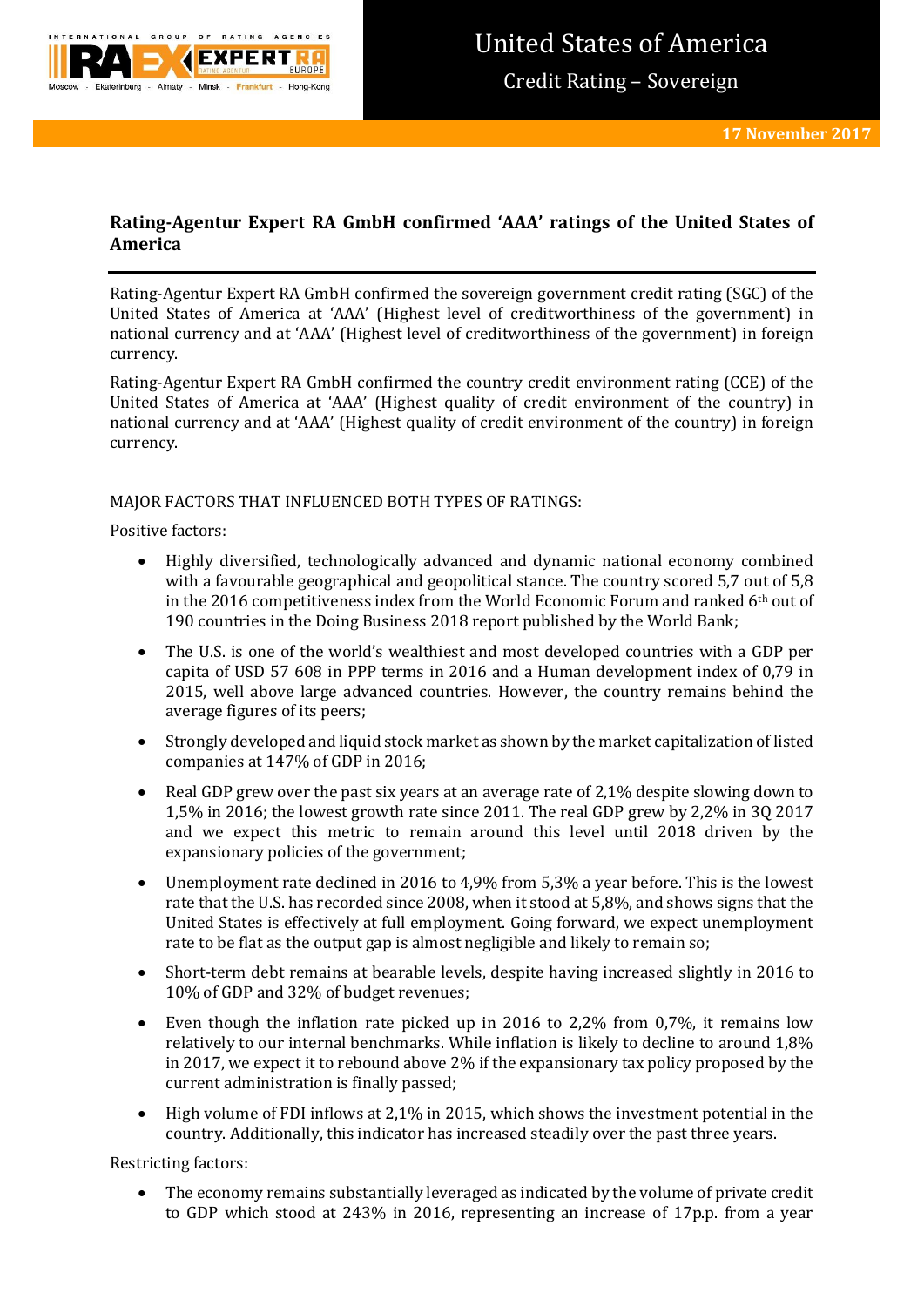

before;

• The US fiscal deficit widened by almost 1p.p. to 4,4% of GDP in 2016 driven by a decline in fiscal revenues. We could potentially observe a significant mid- and long-run increase in the fiscal pressure if the tax cut plan proposed by president Trump's administration is not able to push economic growth and job creation in the mid run. However, the likelihood of the passage of this proposed legislation still remains highly uncertain and will probably be subject to changes as it proceeds through the House and the rest of Congress.

# Negative factors:

- High and steadily growing government debt load at around 107% of GDP and 343% of budget revenues by end-2016 from 105% and 332 % respectively in 2015. The government debt increased by 2,5% to USD 20,4 tn through October 2017 following the suspension of the debt ceiling until December 2017. Following this trend we expect the gross government debt to be around USD 21 tn by end of 2017, which will most likely derive in an increase of debt ratios;
- The US trade deficit remained high at around 2,7% of GDP in 2016. However, the current government administration is markedly committed to renegotiate a number of trade deals (including NAFTA) which could change the US trade structure in the long term and ultimately narrow the country's trade deficit;
- Persistent politicking between the legislative and executive branches of the government on fiscal policies and debt ceilings that sometimes increases the possibility of a technical debt default. However, this could be mitigated as the newly elected president belongs to the Republican Party, which holds majority in both the House of Representatives and the senate.

Support factors:

- The U.S. has a strong financial system which affects other countries and the US Treasury bonds serve as international benchmark for fixed income securities (Very strong support factor);
- The country has very strong and important global reserve currency: USD (Moderately strong support factor);
- Participation in strong trade and political unions (NAFTA, OECD) (Moderately strong support factor).

## ADDITIONAL FACTORS THAT INFLUENCED CCE RATINGS:

Positive factors:

- High quality and large variety of instruments on the financial market;
- Real interest rate declined to 1,3% in 2016 motivated by a combined effect of higher inflation and still low deposit rates in the financial market. Going forward, we can expect real interest rates to increase in the long term as a combined result of a potential increase in the fed funds rate and a stable inflation rate;
- The country's largest Stock exchange index (S&P 500) has significantly increased over the last six years. The US stock market has improved steadily through 2017 mainly on the back of the government's expansionary policies, as well as the potential tax reduction which are likely to benefit national corporations.

Restricting factors:

 Despite having a high quality of investor's protection, the country's position in the ranking of protecting investors from Doing Business deteriorated from 32nd place in 2015 to 41st place out of 180 countries in 2016).

Negative factors: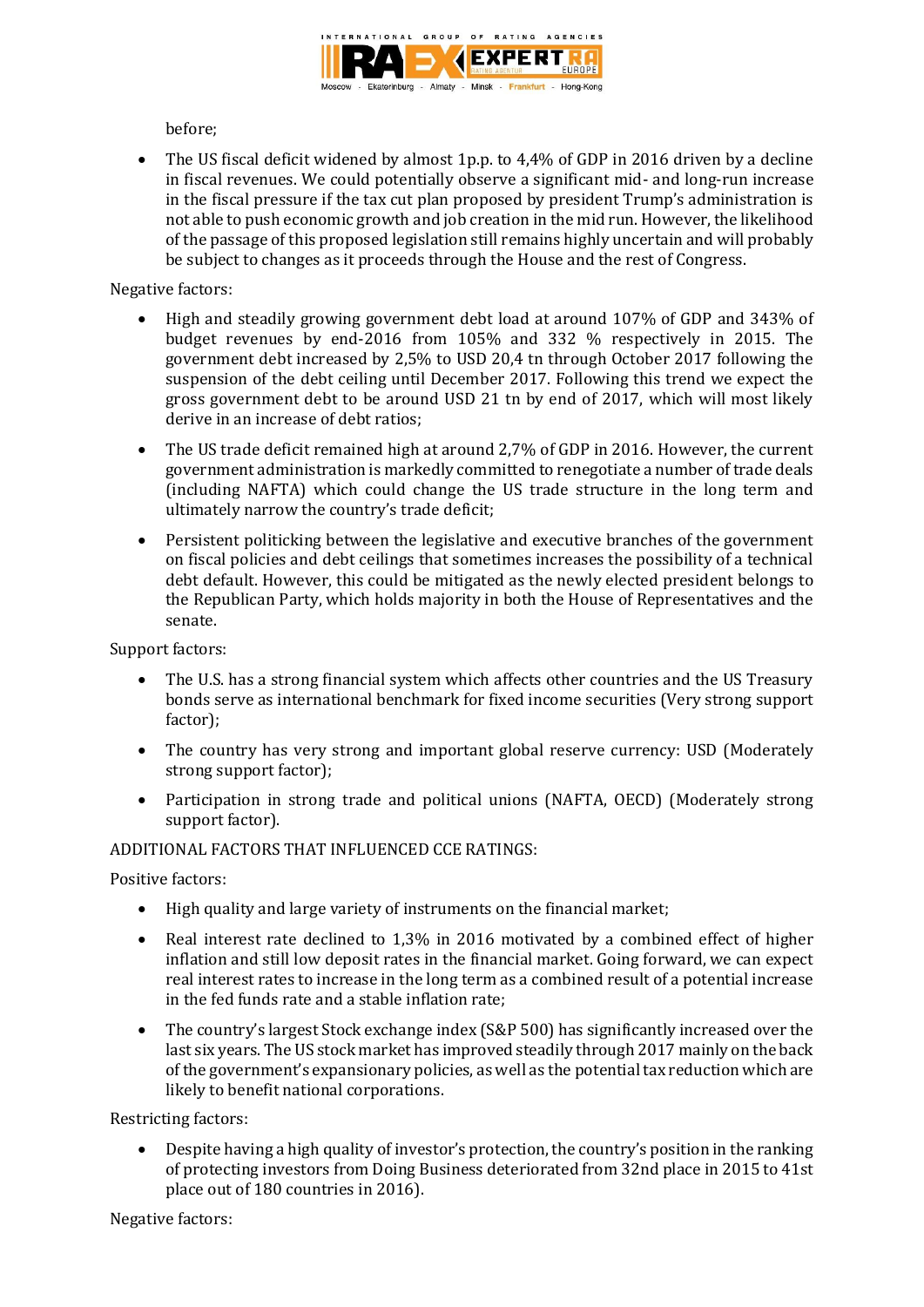

• Significant level of private sector debt to GDP (255% in 40 2016).

### SENSITIVITY ASSESSMENT:

The following developments could lead to a downgrade:

- Further increase of the fiscal deficit as a result of lower than expected fiscal revenues or higher expenses. The cut in the corporate tax rate combined with higher interest payments following the hike in the Fed Funds rate could lead to higher deficit figures in the long run;
- Renegotiation or withdrawal from key trade agreements (NAFTA in particular), which could lead to a reduction of the US volume of trade and increase of domestic prices.

"The ratings of the United States at 'AAA' remain underpinned by the country's supportive economic conditions and significant resilience to external and domestic shocks.

Following the still declining unemployment rate, reduced output gap and inflation rates around the Fed's target, the Federal Open Market Committee (FOCM) is moving towards monetary policy normalization.

Uncertainty over the tax cut plan of the government and the increase of the debt ceiling after December 2017, represent the major risks to the fiscal stance of the country.

The country's trade deficit could narrow in the long run if some of the U.S. trade deals are renegotiated. However, we keep our view that such a move could potentially have a negative impact on prices and domestic supply." – Clarified Gustavo Angel, Rating Associate at Rating-Agentur Expert RA Gmbh

Responsible expert: Gustavo Angel, Rating Associate of Rating-Agentur Expert RA GmbH

Reviewer: Hector Alvarez, Rating Associate of Rating-Agentur Expert RA GmbH

Research report on USA is available at:

[http://raexpert.eu/reports/Research\\_report\\_USA\\_17.11.2017.pdf](http://raexpert.eu/reports/Research_report_USA_17.11.2017.pdf)

Next scheduled rating publication: TBD in December 2017.

For further information contact:

**Rating-Agentur Expert RA GmbH** Walter-Kolb-Strasse 9-11, 60594 Frankfurt am Main, Germany +49 (69) 3085-45-00 E-mail[: info@raexpert.eu](mailto:info@raexpert.eu) [www.raexpert.eu](http://raexpert.eu/)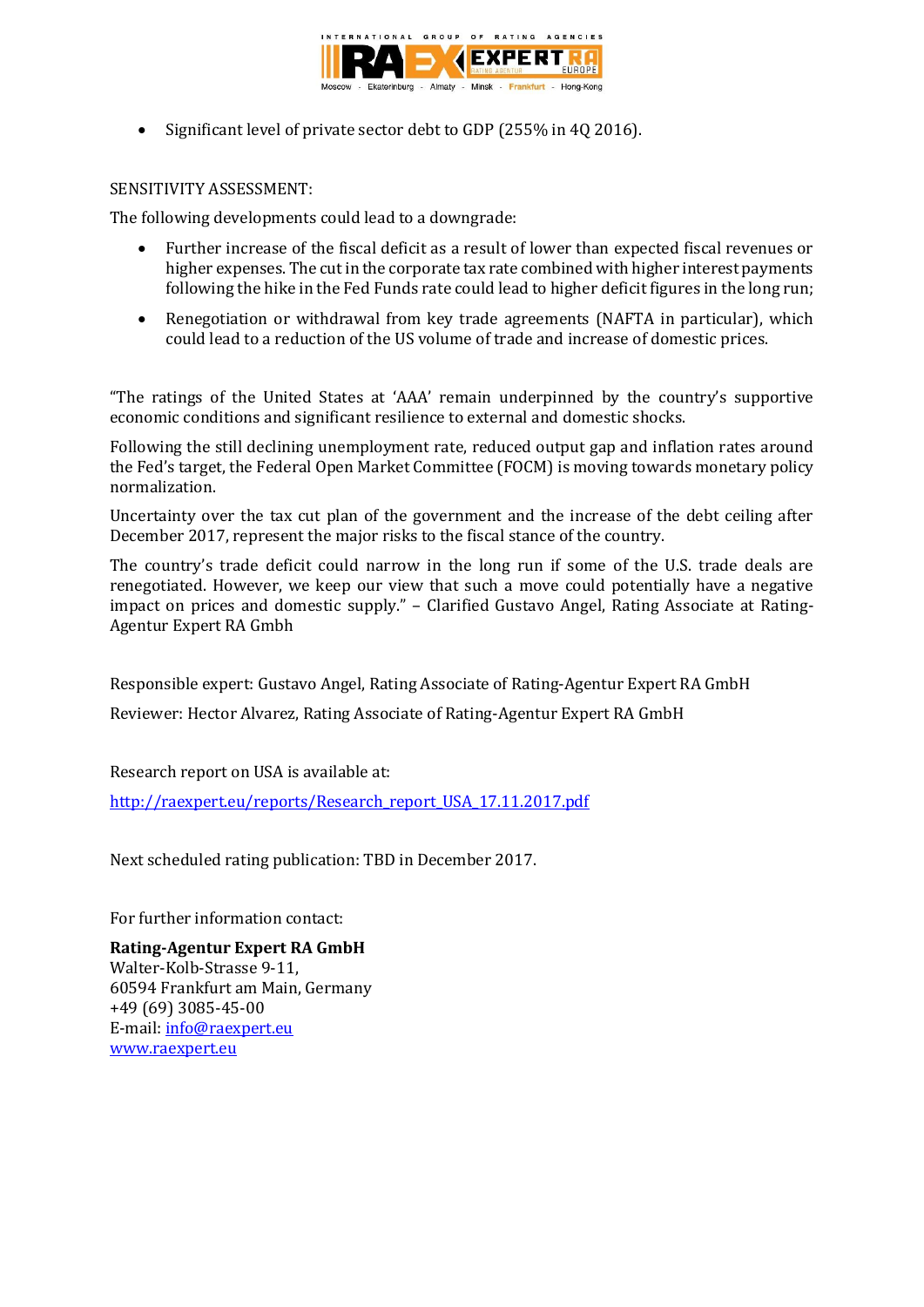

# RATING HISTORY:

|            |                                                                      | <b>SGC</b>                  |                     | <b>CCE</b>                  |                     |
|------------|----------------------------------------------------------------------|-----------------------------|---------------------|-----------------------------|---------------------|
| Date       | <b>Review reason</b>                                                 | <b>National</b><br>currency | Foreign<br>currency | <b>National</b><br>currency | Foreign<br>currency |
| 19.05.2017 | Scheduled<br>revision of both<br>types of ratings<br>for the country | AAA                         | AAA                 | AAA                         | AAA                 |
| 25.11.2016 | Scheduled<br>revision of both<br>types of ratings<br>for the country | AAA                         | AAA                 | AAA                         | AAA                 |
| 03.06.2016 | Scheduled<br>revision of both<br>types of ratings<br>for the country | AAA                         | AAA                 | AAA                         | AAA                 |
| 11.12.2015 | First assignment<br>of both types of<br>ratings for the<br>country   | AAA                         | AAA                 | AAA                         | AAA                 |